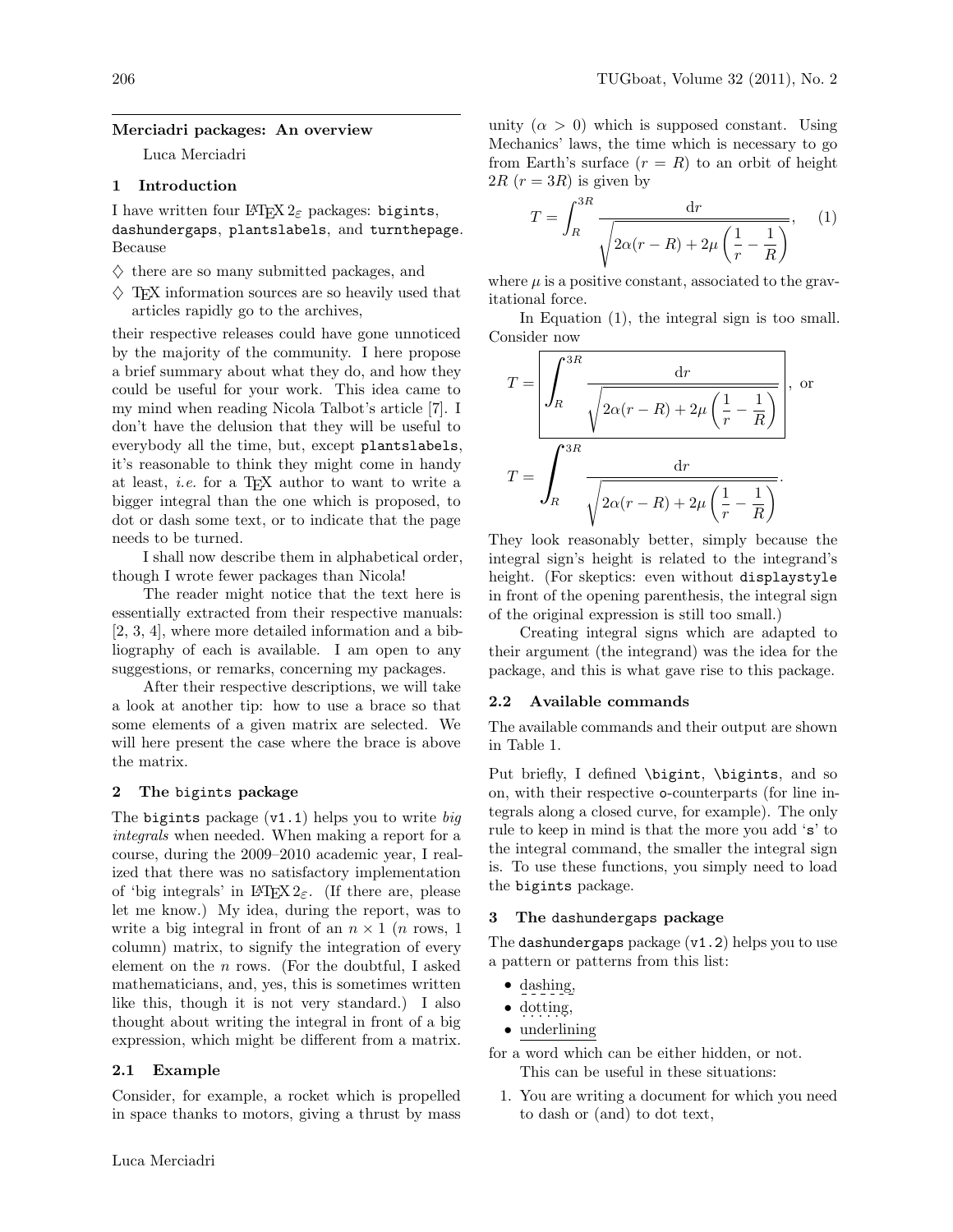| Command | Std. output | Command output |
|---------|-------------|----------------|
|---------|-------------|----------------|



<span id="page-1-0"></span>Table 1: Commands in the bigints package.

2. You want to write a test for which students have to "fill in the gaps", and you want to choose when to print the answers.

### 3.1 Examples

Here is an example of sentence dashing.

\documentclass[10pt]{article} \usepackage[dash]{dashundergaps} \begin{document} \dashuline{This is a dashed sentence} \end{document}

gives

### This is a dashed sentence

Dotting is done in the same way.

And an example of dotted gaps for a student version (notice that gaps are always numbered):

\documentclass[10pt]{article} \usepackage[dot, phantomtext]{dashundergaps} \begin{document} In Artificial Intelligence, ''RL'' means ''Reinforcement \gap{Learning}.''

\end{document}

```
results in
```
In Artificial Intelligence, "RL" means "Reinforcement . . . . . . . (1)."

Despite its rather ugly appearance, several people asked me how to achieve something like

|       | Head A Head B Head C    |               |  |
|-------|-------------------------|---------------|--|
| Col 1 | $Col 1$ $Col 2$<br>Co12 | Co13<br>Col 3 |  |

For this, use:

```
\begin{tabular}{lll}
\hline
Head A & Head B & Head C \setminus\mathcal{2}{1}({\dot \text{hfill}}\)Col 1 & Col 2 & Col 3\\
Col 1 & Col 2 & Col 3\\
\hline
\end{tabular}
```
where you want it to appear.

### 3.2 Available commands

| $q_{\rm ption(s)}$                   |                 | Consequence                                 |          |
|--------------------------------------|-----------------|---------------------------------------------|----------|
|                                      |                 | \gap{text} \dashuline{text} \dotuline{text} |          |
| dash (only)                          | ×               | text                                        | $\times$ |
| dot (only)                           | ×               | ×                                           | text     |
| dash, dot                            | ×               | text                                        | text     |
| $\texttt{phanton}(\texttt{only})$    | Ξ               | $\times$                                    | ×        |
| phantomtext, dash                    |                 | text                                        | ×        |
| phantomtext, dot                     | Ξ               | ×                                           | text     |
| phantomtext, dash, dot               | $\widehat{\Xi}$ | text                                        | text     |
| phantomtext, teachernotes            | text            | ×                                           | ×        |
| phantomtext, dash, teachernotes      | text            | text                                        | ×        |
| phantomtext, dot, teachernotes       | text            | ×                                           | text     |
| phantomtext, dash, dot, teachernotes | text            | text                                        | text     |
|                                      |                 |                                             |          |

<span id="page-1-1"></span>Table 2: Possible calls of the dashundergaps package.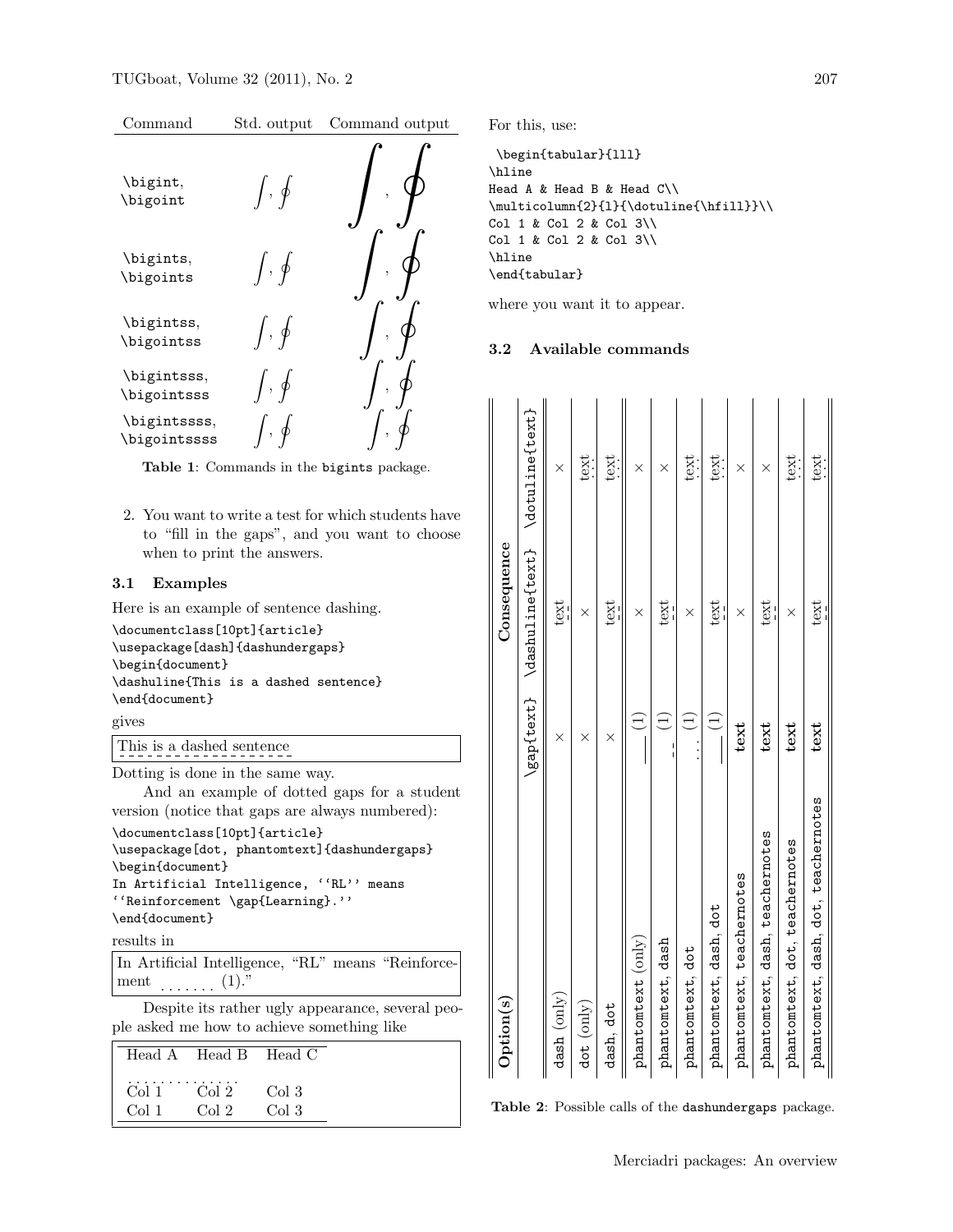Without any option, the package will not do anything useful. Consequently, one of the following options should be specified:

• dash: will dash text if used with the command \dashuline{text}

where you want "text" to be dashed  $(i.e.$  somewhere in the document environment).

• dot: will dot text if used with the command \dotuline{text}

where you want "text" to be dotted.

- phantomtext: helps in writing a pattern at the place of the text. This pattern can be
	- dashing, if used with dash option;
	- dotting, if used with dot option;
	- underlining, if used with (dash and dot) options or with neither dash nor dot;
	- the text itself, if used with the teachernotes option.
- teachernotes: see the last above.
- displaynbgaps: produces, at the end of your document (in the center of the page), a summary of the number of gaps, like this:

## GAPS:  $x$ .

All the commands (their order is immaterial) of <dashundergaps.sty> are given in Table [2](#page-1-1) except the use of displaynbgaps, which can trivially be used iff phantomtext is used. Here, "×" means "not applicable".

## 3.3 Sectioning and dashundergaps

## 3.3.1 Numbering

Some users would like to have dashed or dotted section numbers. This can be done with, for example: \usepackage[dash,dot]{dashundergaps}

```
\usepackage[calcwidth,pagestyles,...]{titlesec}
...
```

```
\titleformat{\section}
  {\normalfont\Huge\bfseries}
  {\dashuline{\thesection}}{1em}{}
\titleformat{\subsection}
  {\normalfont\LARGE\bfseries}
  {\dotuline{\thesubsection}}{1em}{}
```
It is possible, and will work. For example, here, sections and subsections will have their numbering respectively dashed and dotted.

## 3.3.2 Titles

However, this approach using titlesec does not work for the section titles. To do this, the present solution is to use, in each section command, code like this:

\section{\protect\dashuline{My section}} At present, the \protect is required.

### 4 The plantslabels package

I have a somewhat wide-ranging collection of carnivorous plants. Once objects are categorized (be they plants, or anything else), it is useful to distinguish them easily. This is easy between plants whose characteristics are radically different, as is normally the case with distant species (as defined in biology). But once one has many objects sharing the same characteristics (which, here, occurs more frequently for plants belonging to the same species), it becomes more difficult not to mix up two plants. Or some plants belonging to the same species could have different reactions towards natural elements such as cold, etc., and it is thus interesting to distinguish them, which leads to the idea of labelling. This is what motivated me to write this package, which aims at making labels for plants, as its name suggests.

# 4.1 Example

Let's say that you have two kinds of plants that you want to label: "Myplant1" and "Myplant2." One habitually lives in the desert, and the other lives in tropical regions. You have, say, 2 specimens of the first, and 4 of the second. You can invoke, assuming cactus.eps is your image for the first one, that you have no image for the second one, and that they respect the conditions mentioned below:

```
\plant{1}{1}{2}{Myplant1}{5}{EUR}
{$-10\to +50$}{Peat moss, sand, %
perlite}{cactus.eps}
\plant{2}{2}{4}{Myplant2}{10}{EUR}
{$20\to +40$}{Peat moss, fertilizer}{}
```
This will create  $2+4=6$  labels (2 of the first, 4 of the second). The two labels are represented (without the captions, images and a slightly smaller length for the label) in Figure [1.](#page-2-0)

| Name                      | Myplant1                 |  |
|---------------------------|--------------------------|--|
| Price                     | 5 EUR.                   |  |
| Temperature               | $-10 \rightarrow +50$    |  |
| Substratum                | Peat moss, sand, perlite |  |
| (a) Label of $Myplant1$ . |                          |  |
| Name                      | Myplant2                 |  |
| Price                     | 10 EUR.                  |  |
| Temperature               | $20 \rightarrow +40$     |  |
| Substratum                | Peat moss, fertilizer    |  |

<span id="page-2-0"></span>(b) Label of Myplant2.

Figure 1: The two kinds of labels produced.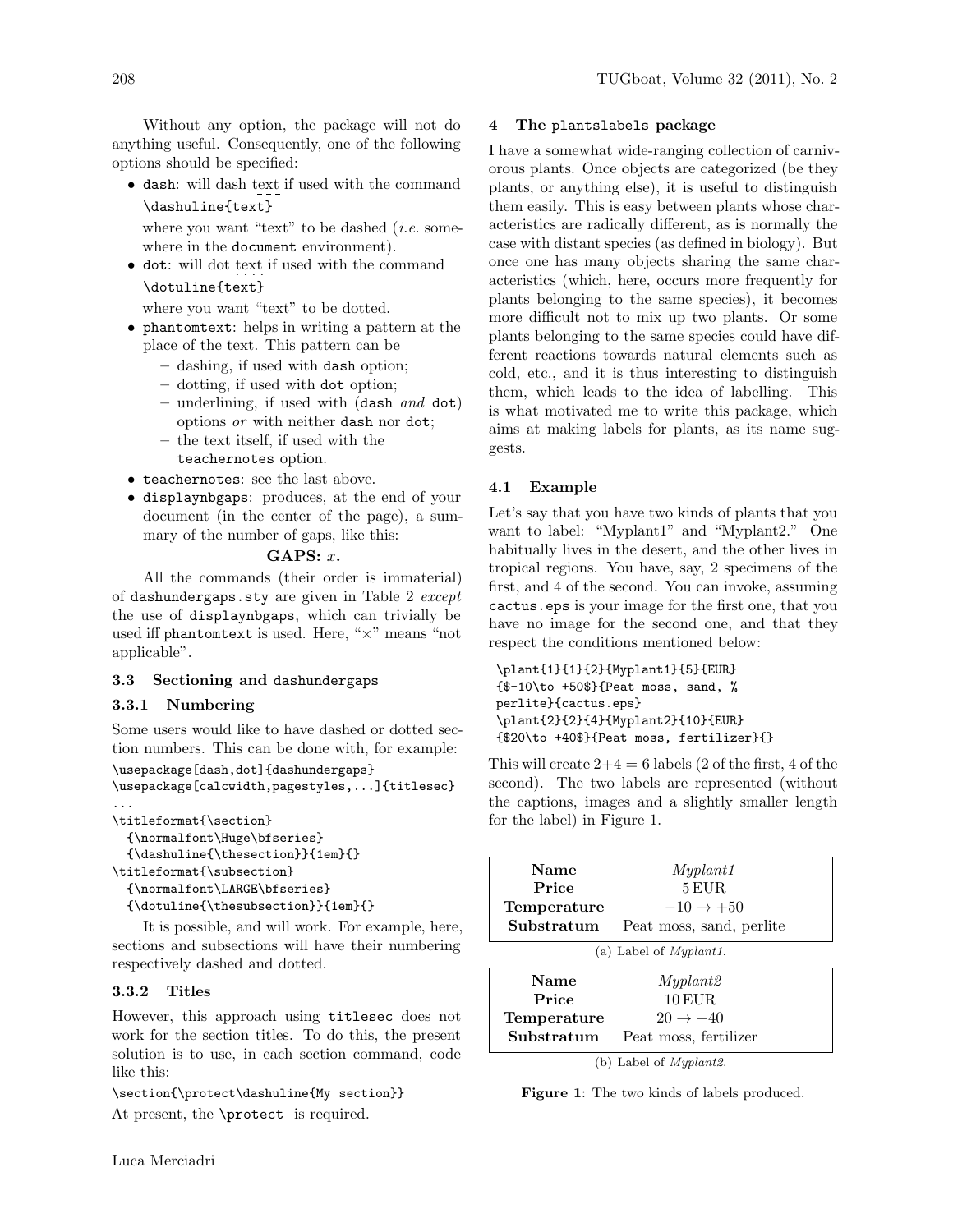# 4.2 Available commands

This package has currently no option, and is rather limited, as it has only one command: \plant. This command takes nine arguments, of which only the first three are mandatory. Here is the syntax:

## \plant

```
\{\langle \textit{cols}\rangle\}\{\langle \textit{rows}\_\textit{labels}\rangle\}\{\langle \textit{no}\_\textit{labels}\rangle\}\{\langle \text{generic\_plant\_name} \rangle\}\{\langle \text{generic\_price} \rangle\}\{\langle \text{generic\_currency} \rangle\}\{\$(generic\_temperature\$\}\{\langle generic\_substratum\rangle\}\{\langle generic\_picture\rangle\}
```
where

- 1. (mandatory)  $\langle \text{cols}_\text{i} | \text{labels} \rangle$  is the number of columns of labels,
- 2. (mandatory)  $\langle rows\_labels \rangle$  is the number of rows of labels,
- 3. (mandatory) hno labelsi is the number of labels, under the condition

 $\langle \text{cols}\rangle \times \langle \text{rows}\text{labels} \rangle = \langle \text{no}\text{_} \rangle,$ 

- 4.  $\langle \text{generic plant name} \rangle$  is the plant name to be written on each label,
- 5.  $\langle generic\_price \rangle$  is the plant's price to be written on each label,
- 6.  $\langle generic\_currency \rangle$  is the currency to be written on each label, after  $\langle \text{generic\_price} \rangle$ ,
- 7.  $\langle generic\_temperature \rangle$  is the temperature to be written on each label (it should be  $t_{\min} \rightarrow t_{\max}$ , i.e. the minimum and maximum temperatures for the plant),
- 8.  $\langle generic\_substratum \rangle$  is the plant's substratum to be written on each label,
- 9.  $\langle generic\_picture \rangle$  is the plant's picture to be drawn on each label.

As all the arguments after  $\langle no \text{ labels} \rangle$  are optional, you can skip them. However, you still need to write empty braces for them. For example,

## \plant{1}{1}{1}{Plant}{}{}{}{}{}

will simply draw one label with "Plant" on it.

## 5 The turnthepage package

On some exams, some teachers like to indicate to the reader that the 'page' can be turned. This avoids oversights by students, thereby avoiding them breaking out in a cold sweat at the end of an exam, realizing there were other questions they needed to answer. We have implemented a L<sup>A</sup>TEX package [\[5\]](#page-4-4) so that each odd page (except the last one, if the last page is odd) displays a message to turn the page. The mechanism may also be useful for different kinds of documents.

This package  $(v1.3)$  can thus be used for exams, or special documents printed 'twoside.'

### 5.1 Available commands

To load the package, use

```
\text{user}(\text{option}) {turnthepage}
```
where  $\langle option \rangle$  determines the text that appears at the bottom of each odd page, in its right corner:

- short: displays  $\langle \ldots \rangle$ ;
- english: displays 'Turn the page.';
- francais: displays 'Tournez la page.';
- $\bullet$  nederlands: displays 'Sla de pagina om.';
- deutsch: displays 'Bitte wenden.'.

As the package calls \turnthepage where it needs to be placed, you can define \turnthepage as you want. For example, if you want a more polite way to say it, you can use

# \renewcommand{\turnthepage}{% \itshape Turn the page please.}

after the preamble.

The package is composed of three .sty files: one for the  $\varepsilon$ -T<sub>F</sub>X version (with the zref-abspage and zref-lastpage packages), one for the non-ε-TEX version (with the pagesLTS package), and one main file. The main file (turnthepage.sty) will automatically load turnpageetex.sty if  $\varepsilon$ -TEX is found, and turnpagewoetex.sty if no  $\varepsilon$ -TEX is detected.

You can force the use of turnpageetex.sty or turnpagewoetex.sty (provided you have the related L<sup>AT</sup>FX installation) using

\usepackage[option]{turnpageetex}

or

#### \usepackage[option]{turnpagewoetex}

where, in both cases, option is one of the aforementioned options. Notice the missing the after turn in these two specific files.

## 5.2 Thanks

I could not have achieved this work without some help. Special thanks go to

- Marc van Dongen for his help [\[8\]](#page-4-5),
- Martin Münch for his personal communications and his version of turnthepage without  $\varepsilon$ -TEX,
- Philipp Stephani [\[6\]](#page-4-6).